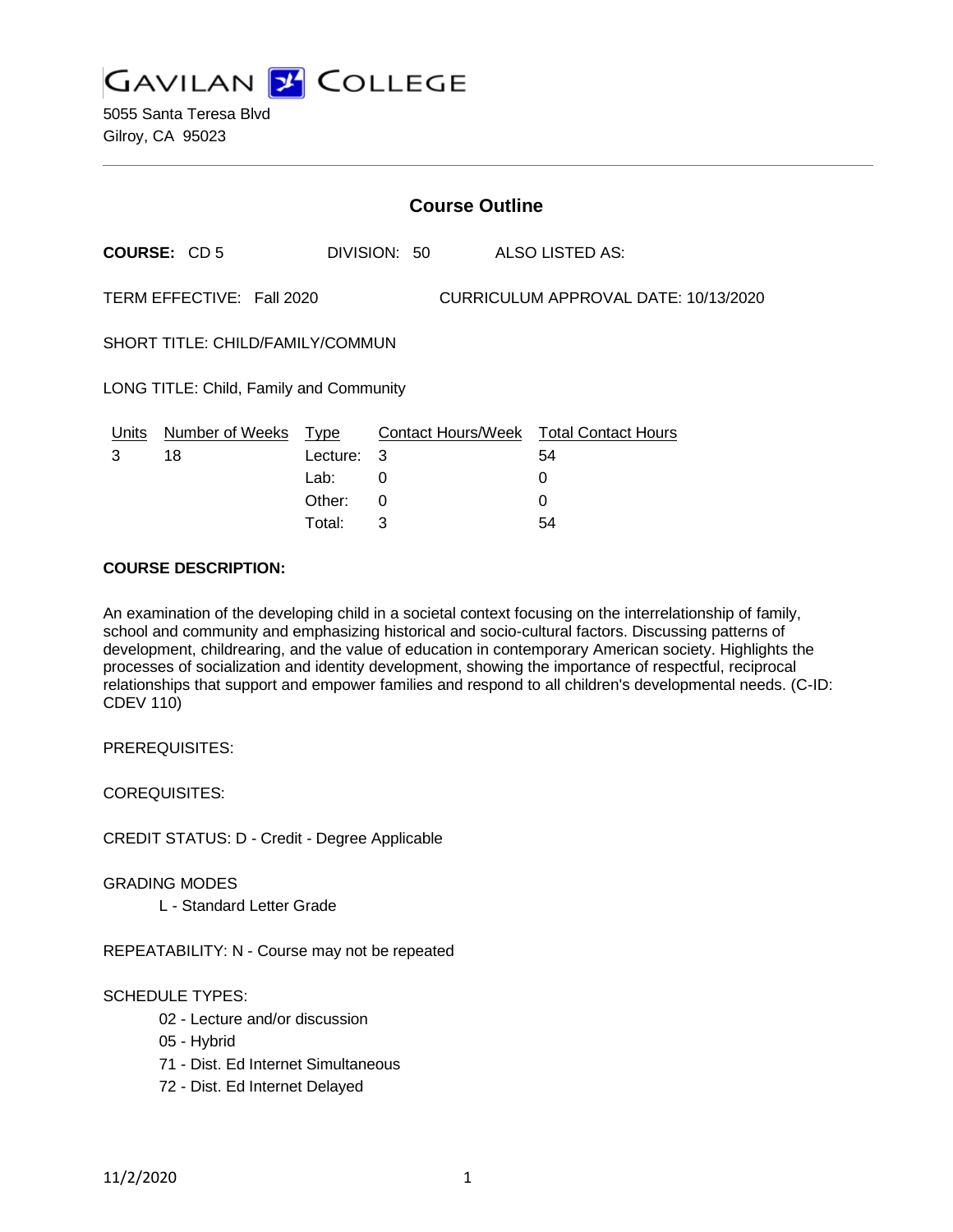## **STUDENT LEARNING OUTCOMES:**

By the end of this course, a student should:

1. Analyze theories of socialization that address the interrelationship of child, family, and community.

2. Critically assess how educational, political, psychological, and socioeconomic factors, directly impact the lives of children and families.

3. Synthesize and analyze research regarding social issues, changes and transitions that impact children, families, schools and communities .

4. Critique strategies that support and empower families through respectful, reciprocal relationships to involve all families in their children's development and learning.

5. Identify and critically assess community support services, agencies, and other resources that are available to children and families.

### **CONTENT, STUDENT PERFORMANCE OBJECTIVES, OUT-OF-CLASS ASSIGNMENTS**

Curriculum Approval Date: 10/13/2020

6 Hours

Student Performance Objectives: Analyze theories of socialization that address the interrelationship of child, family, and community.

Synthesize and analyze research regarding social issues, changes and transitions that affect children, families, schools and communities. Evaluate the multiple impacts on young children's social

identity as they develop within a system and are influenced by numerous agents of socialization. Demonstrate knowledge about the child as developing within a system of and influenced by numerous

factors of socialization.

Learning Activities: Lecture and discussion on Influences on Children's Lives.

Lecture and discussion on Historical and

Philosophical Perspectives Assignments:

In class Activity: Small group activity to discuss and compare own, parents' and grandparents' perspectives on disabilities, child rearing, and education.

6 Hours

Student Performance Objective: Analyze one?s own values, goals, and sense of self as related to family history and life experiences, assessing how this impacts relationships with children and

families. Examine the role of family in the process of socialization.

Learning Activities: Lecture and discussion on Viewing Family Diversity

Activity: In-class share of family photographs and

description of diversity within families and the classroom group. Discuss family members with disabilities and the impact on the family.

6 Hours

Student Performance Objectives: Compare and contrast

diverse family structures, parenting styles, culture, tradition and values and their impact upon children and educational practices.

Learning Activities: Lecture and discussion on Roles and

Experiences of Parents

Activity: Parent Interview and Summary. Compare and contrast parent experience to points made in textbook related to how parents pass on culture, traditions, values, and

special needs. Small group share of interviews.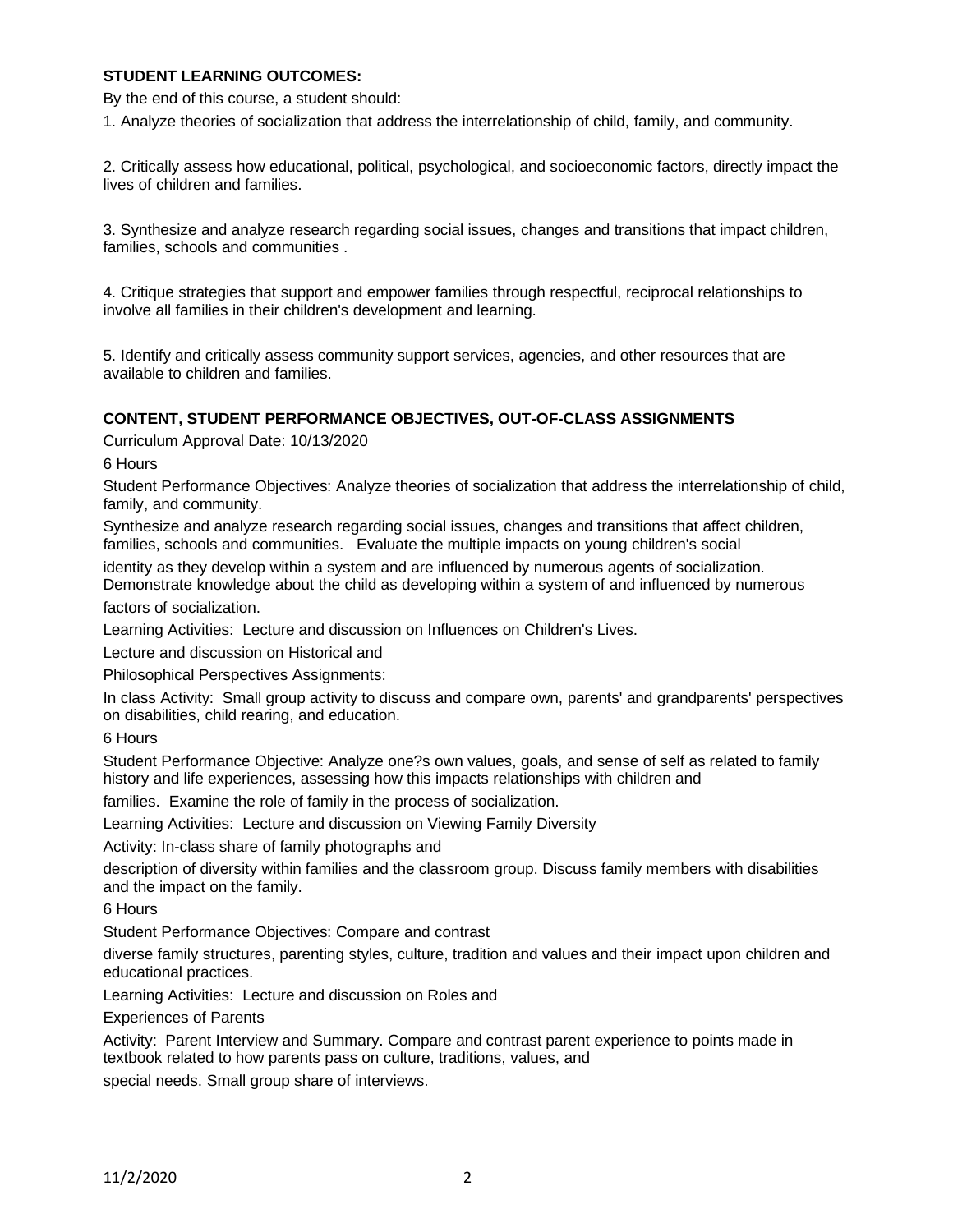6 Hours

Student Performance Objective: Examine the role of childcare and schooling in the process of socialization. Learning Activities: Lecture

and discussion on Meeting Childcare Needs including teacher?s influences on children and families

Lecture and discussion on Including Children with Disabilities

Video on ECE inclusive environments.

Discussion on person-first language and the Garden of Capabilities using Inclusion Collaborative resources and materials.

### 6 Hours

Student Performance Objectives: Critique strategies that support and empower families through respectful, reciprocal relationships to involve all

families in their children?s development and learning. Explain and interpret the impact of socioeconomic factors on children and families, particularly in the area of work, childcare, single parent

families, health, and poverty.

Learning Activities: Lecture and discussion on Educating and Protecting Children Chapter 8: Lecture and discussion on Curriculum of the Home Mandated reporting and the

health, safety and nutritional needs of young children.

In class activity: Individual presentations on one aspect of nurturance, health, safety, or nutrition for young children

6 Hours

Student Performance

Objectives: Identify and critically assess community support services, agencies, and other resources that are available to children and families. Investigate and explain the effects of family

systems, biases, age, gender, diverse abilities, language and culture, racial identity and ethnicity, socioeconomic status, institutions, the media, and public policy on children and

families.

Learning Activities: Lecture and discussion on Curriculum of the Family

Lecture and discussion on Curriculum of the Community and support services for families

Include discussion on how the Americans with Disabilities Act (ADA) and Individuals with Disabilities and Education Act (IDEA) have changed how communities and schools must respond to children and people with special needs.

Discuss the resources available to families, such as San Andreas Regional Center, that offer services and support parents' advocating for the needs of their children.

In class activity: Small group work to design and present a community center to meet the needs of families with children of differing ages, abilities, and disabilities. Identify attitudes, laws, and public policies that support or deny

access to people with disabilities. Develop a collection of resources for a community center.

6 Hours

Student Performance Objective: Demonstrate knowledge of legal requirements and ethical

responsibilities of professionals working with all children and families. Discuss various professions working with children other than education, such as medicine, social work, and infant mental

health.

Learning Activities: Lecture and discussion on Strategies for Working Together

Lecture and discussion on Models for Parent-School-Family Partnerships Assignment:

Mock parent-teacher conferences to practice addressing one learning issue and working together on a strategy to support the child.

Whole class discussion on various ethical dilemmas in childcare today.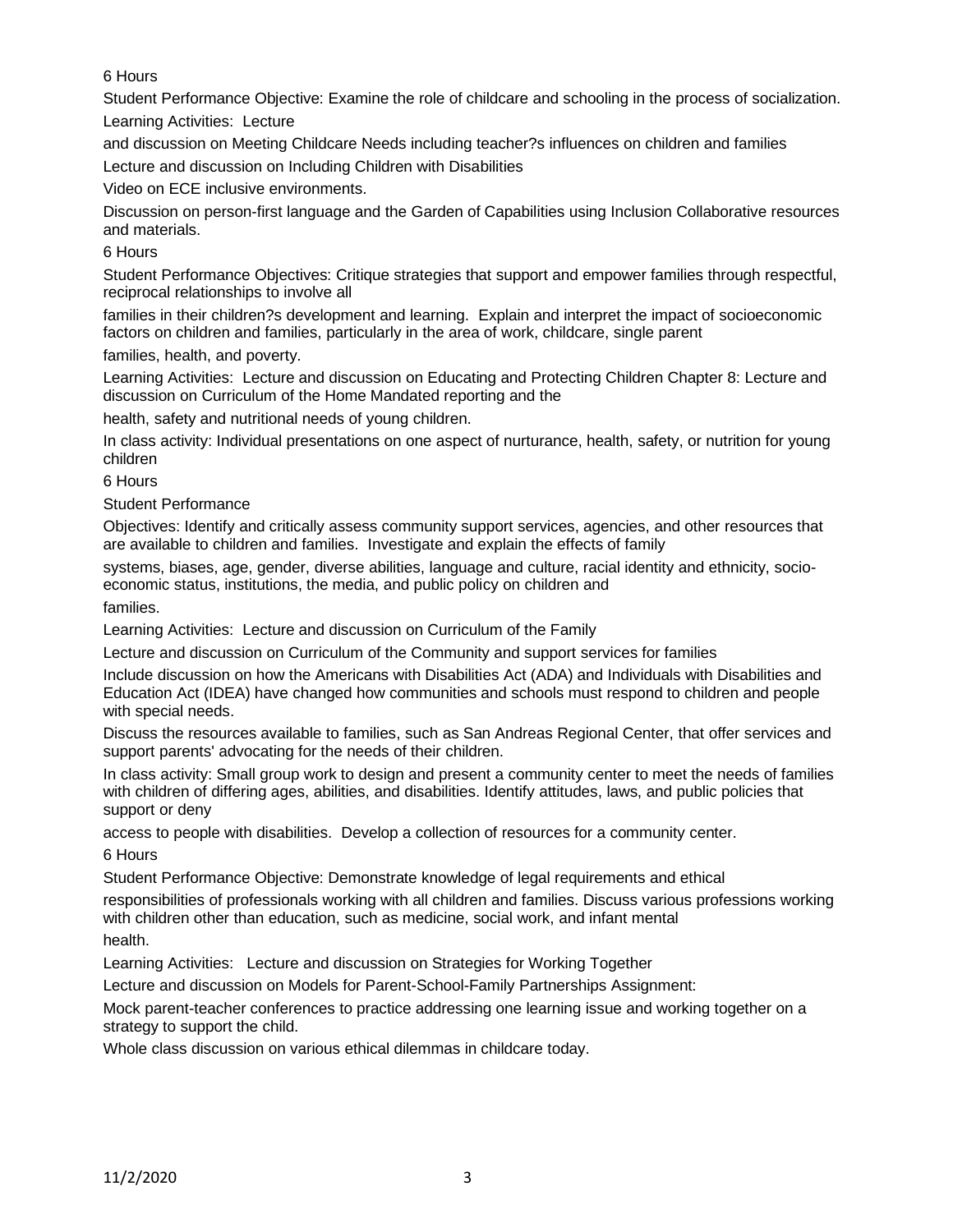6 Hours

Student Performance Objective: Demonstrate ability to implement a variety of appropriate and effective communication strategies

for working with families experiencing stress and special needs populations.

Learning Activities: Whole class discussion in Town Hall Meeting style to address various mock community member

complaints and ADA violations in various public buildings in the community. The group must resolve at least two violations.

3 Hours

Student Performance Objective: Analyze one's own values, goals, and sense of self as related to family history and life experiences,

assessing how this impacts relationships with children and families.

Learning Activities: Interview a family member for history and family relationships. Group discussion on how personal history and

relationships impact the child, the family, and the community.

3 Hours

Review and Final Exam

## **METHODS OF INSTRUCTION:**

Lecture, Class Discussions, Guest Speakers, Panel Reports, Field Work, Films.

# **OUT OF CLASS ASSIGNMENTS:**

Required Outside Hours: 96 Assignment Description: Readings, research, critique and present family resources available in local communities. Required Outside Hours: 12 Assignment Description: Essays, reflections and reports

# **METHODS OF EVALUATION:**

Writing assignments Percent of total grade: 60.00 % Percent range of total grade: 60 % to 85 % Written Homework Essay Exams Term or Other Papers Problem-solving assignments Percent of total grade: 10.00 % Percent range of total grade: 10 % to 15 % Other: small group assignments Skill demonstrations Percent of total grade: 10.00 % Percent range of total grade: 10 % to 15 % Class Performance/s Objective examinations Percent of total grade: 20.00 % Percent range of total grade: 20 % to 25 % Multiple Choice True/False Matching Items Completion Other: short answer

# **REPRESENTATIVE TEXTBOOKS:**

Gonzalez-Mena. The Young Child in the Family and the Community. Prentice Hall,2017. Reading Level of Text, Grade: Reading level of text, Grade: 12 Verified by: Verified by: P. Henrickson